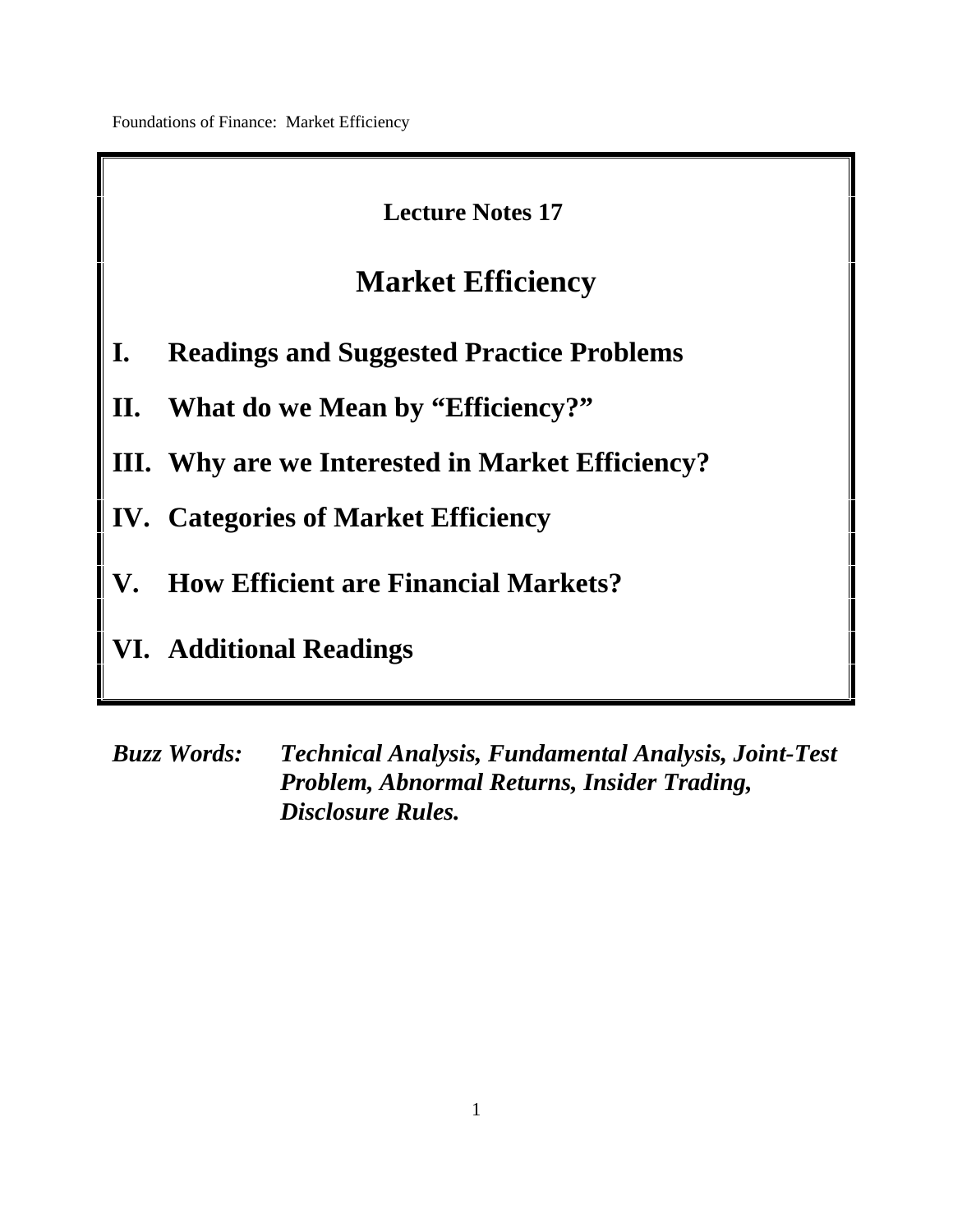# **I. Readings and Suggested Practice Problems A. Required: BKM, Chapter 12.**

- **B. Complementary Material: BKM, Chapter 13.**  Read Section 13.1, but only skim Sections 13.2 and 13.3.
- **C.** *Suggested* **Problems** Chapter 12: Problems 1-5, 14, 18, 19, 28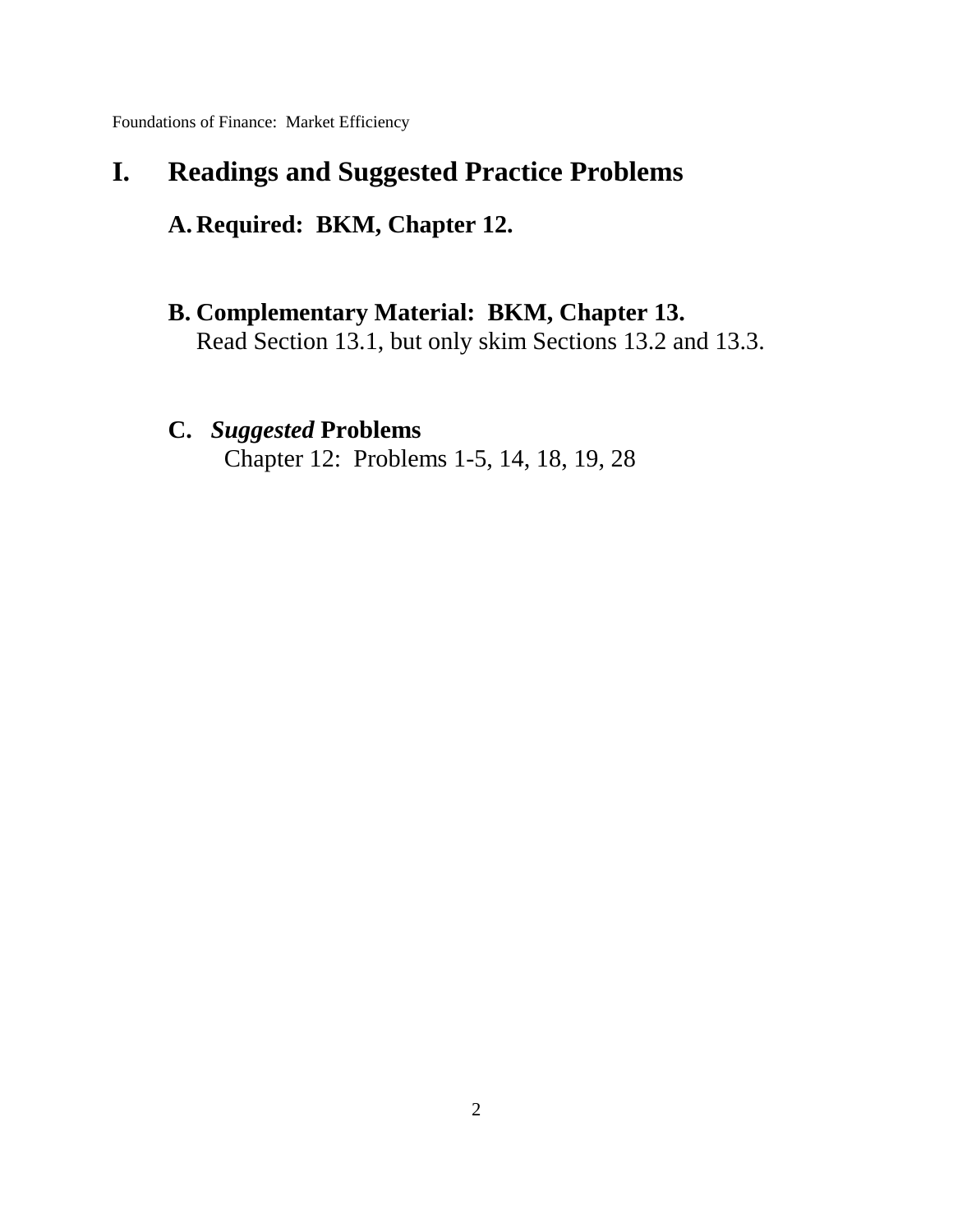# **II. What do we Mean by "Efficiency?"**

# *The Efficient Market Hypothesis (EMH):*

In an efficient market, prices reflect all available information.

Notice that the *level/degree/form* of efficiency in a market depends on two dimensions:

- 1. The *type* of information incorporated into price (which information is "available"?).
- 2. The *speed* with which new information is incorporated into price ( how fast information is "reflected"?).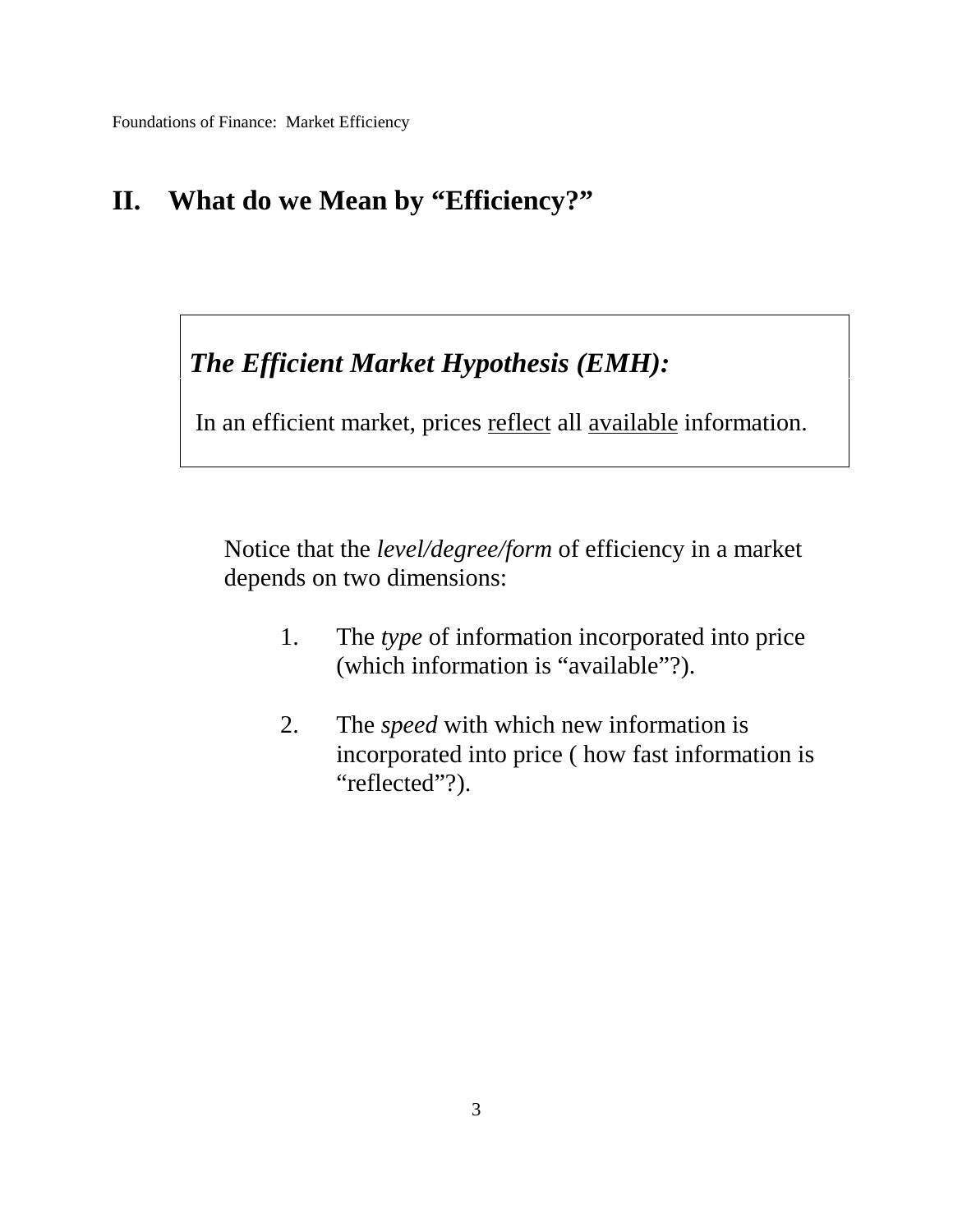## **III. Why are we Interested in Market Efficiency?**

- *A. If market prices reflect at a given date only information of a particular type, then one can profit by trading based on information relevant for pricing but not yet reflected in prices.*
- *B. To assess the level of market efficiency need to know the security's value; which requires knowing how assets are priced.*
- *C. Joint-Test Problem in Empirical Tests of the EMH:*

*Market Efficiency per se is not testable because the question whether price reflects a given piece of information always depends on the model of asset pricing that the researcher is using. It is always a joint test of market efficiency and the used pricing model.*

*D. Despite the joint-test problem, tests of market efficiency, i.e., scientific search for inefficiencies, improves our understanding of the behavior of returns across time and securities. It helps to improve existing asset pricing models and the view and practices of financial-markets professionals.*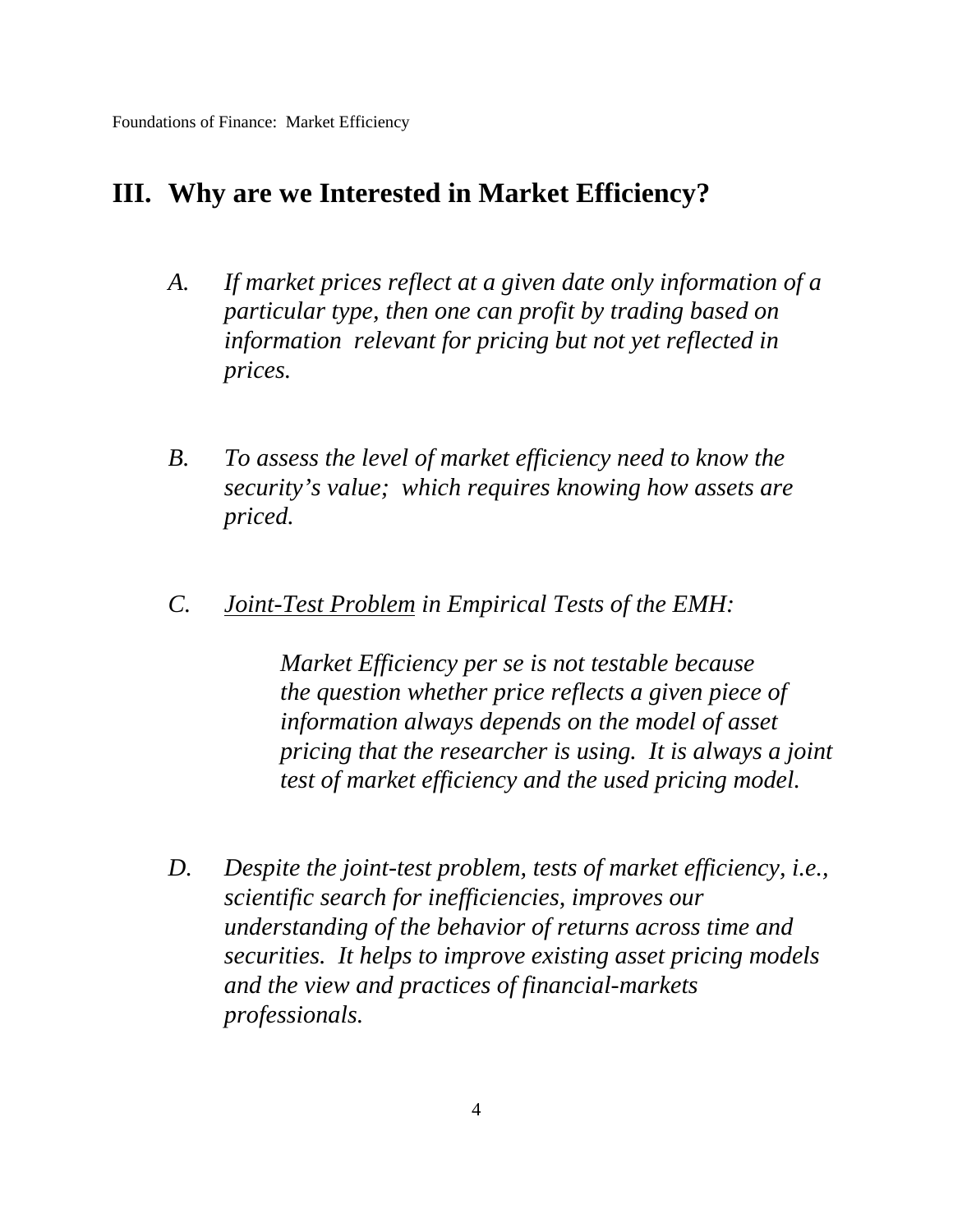# **IV. Categories of Market Efficiency**

## *A. Weak-Form Efficiency* **/** *Lack of Predictability*

- 1. Price reflects all information contained in market trading data (past prices, volume, dividends, interest rates, etc.).
- 2. So an investor can not use past prices to identify mispriced securities.
- 3. Technical analysis:
	- (1) Refers to the practice of using past patterns in stock prices (and trades) to identify future patterns in prices.
	- (2) Is not profitable in a market which is at least weak form (i.e., weakly) efficient.

#### *B. Semi-Strong Form* **/** *"Events" Reflected Immediately*

- 1. Price reflects all publicly available information.
- 2. So an investor can not use publicly available information to identify mispriced securities.
- 3. Fundamental analysis:
	- (1) Refers to the practice of using financial statements, announcements, and other publicly available information about firms to pick stocks.
	- (2) Is not profitable in a market which is at least semi-strong form (i.e., semi-strongly) efficient.
- 4. If a market is semi-strong form efficient, then it is also weak form efficient since past prices and other past trading data are publicly available.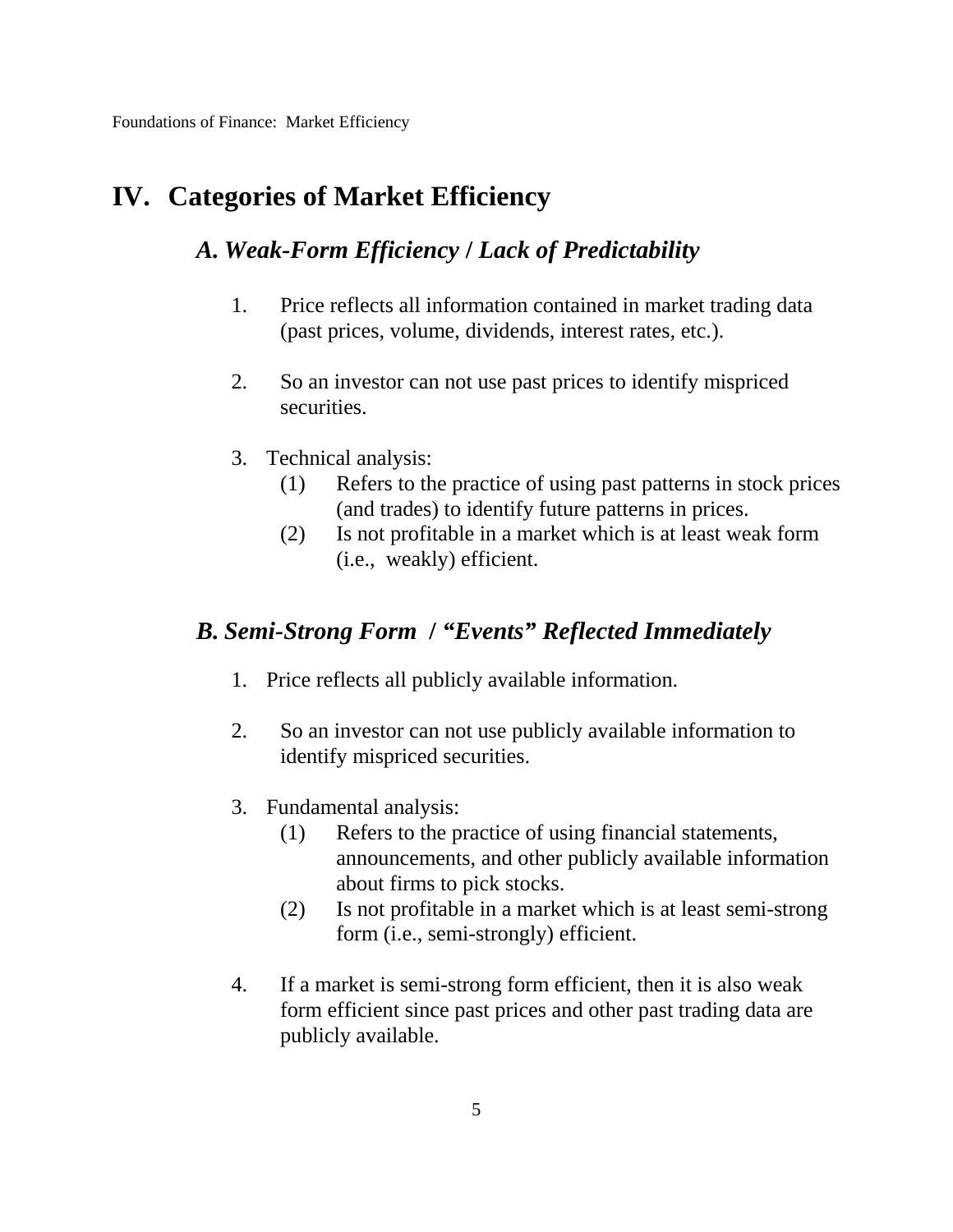## *Example: Market reaction to public announcement.*

- Stock *XYZ Mining* closed yesterday at 100.
- Morning paper reports: *XYZ Mining* has larger than expected reserves (extra value  $= $10$  per share).
- Suppose this estimate is unanimously and immediately deemed valid and accurate.
- Stock jumps to 110 *immediately* (at the open). (More likely 109.9 bid, 110.1 offered.)
- *No trading is needed.*
- News report "*XYZ* climbed to 110 today on announcement of a new gold mine."

Suppose *XYZ Mining* stock only jumps to 104:

- Report might be suspicious ("*XYZ* known to exaggerate").
- But if we deem the information reliable . . .
	- A price of 104 for *XYZ* does not accurately reflect all the available information.
	- We can make trading profits by buying *XYZ* at 104 and holding until
		- *a.* The market realizes we're right, or
		- *b. XYZ* pays out (in dividends or distributions) the value of the reserves.
	- *(Semi-strong)* efficiency is violated in the senses that 104 does not fully reflect the new information. We can make trading profits.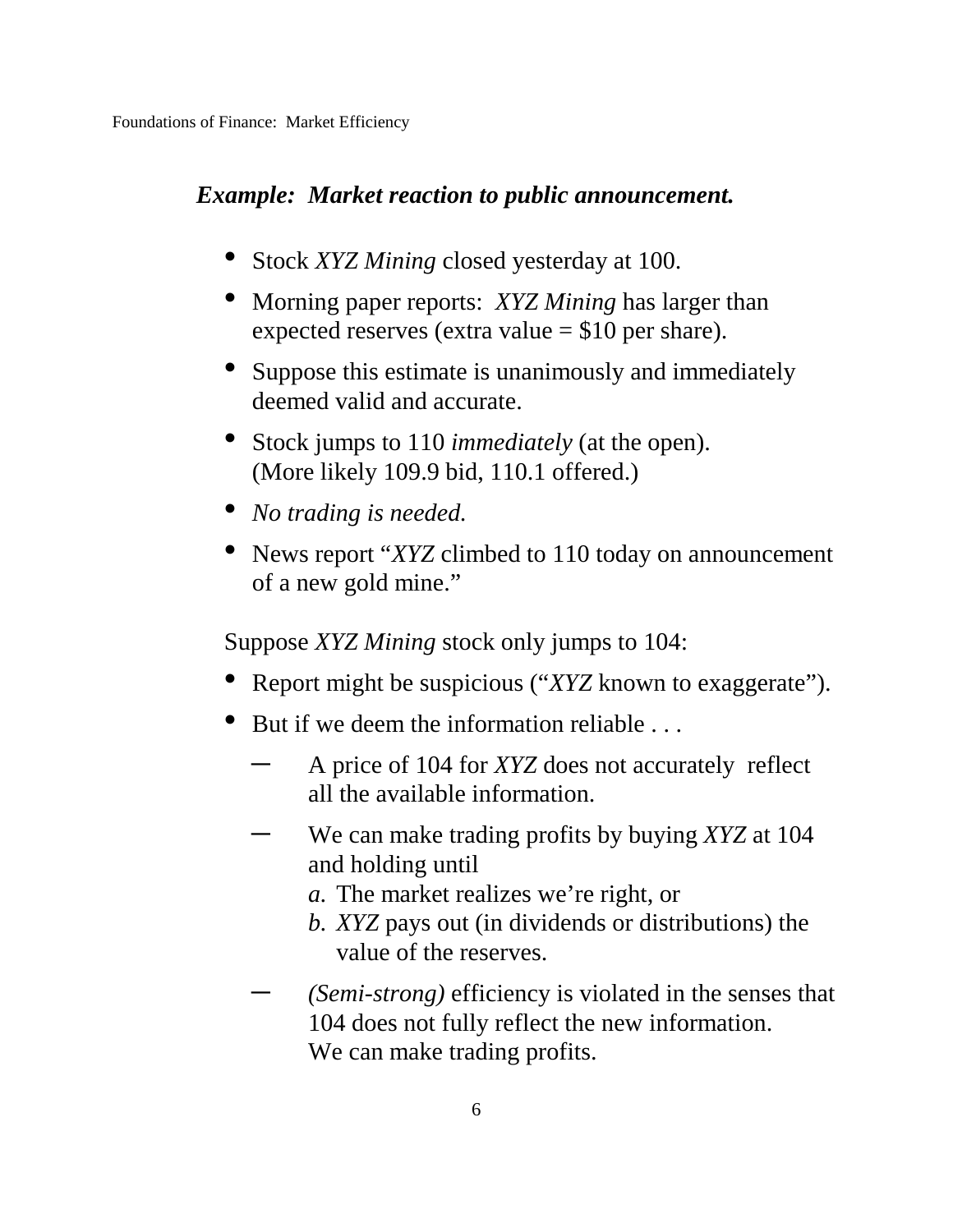## *C. Strong-Form* **/** *All Private Information is Reflected*

**Price reflects all available information.**

**If a market is strong form efficient, then it is also semi-strong and weak form efficient since all available information includes past prices and publicly available information.**

*1. What is "private" information?*

Information that you hold that is not reflected in the market price:

Two types of Private Information:

- a. "Inside information" Info known to company management but not yet made public.
	- Knowledge of an impending takeover bid.
	- Knowledge that earnings are going to be lower than the street expects.
- b. A private assessment based on public information.
	- An analyst's report based on public accounting statements.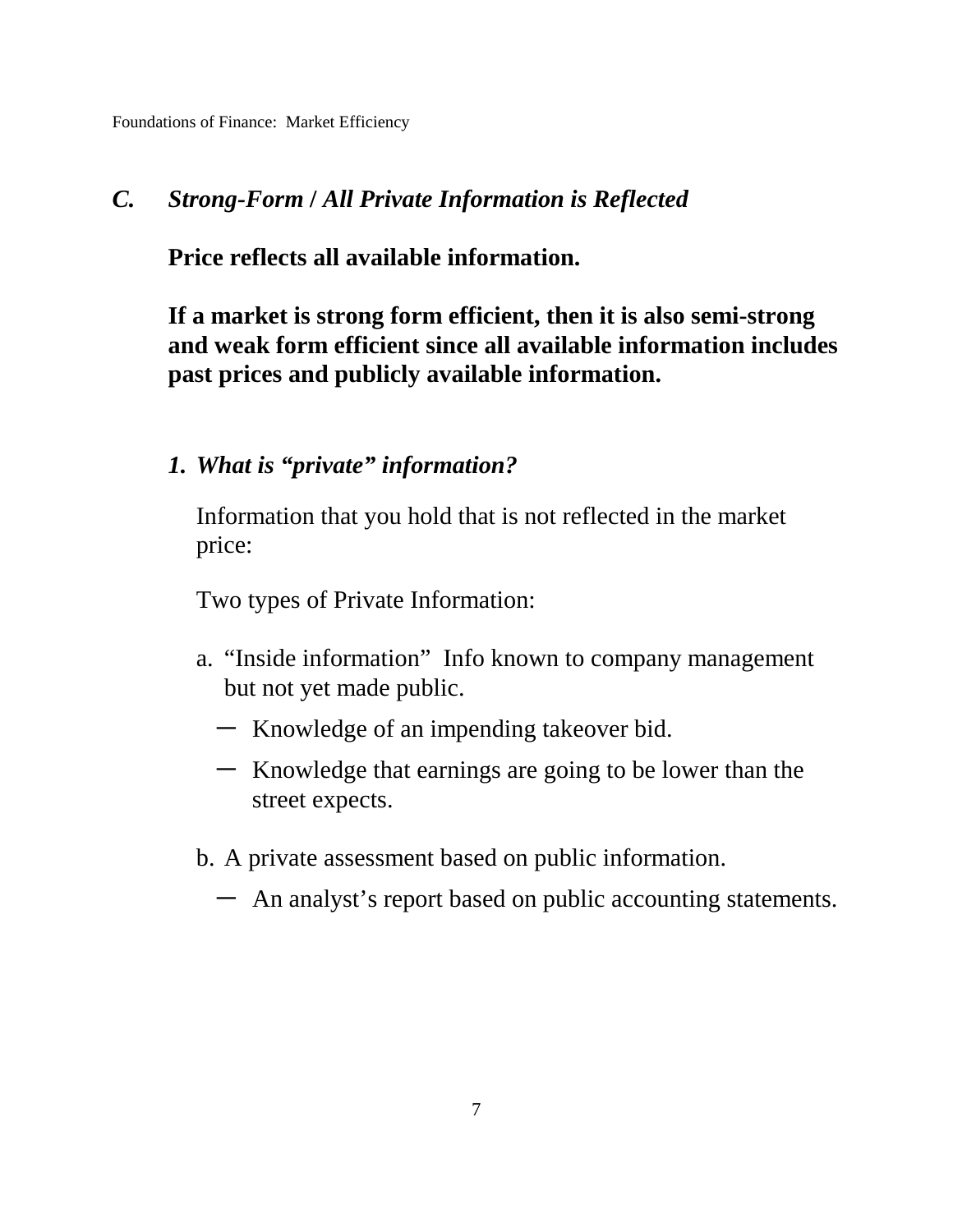## *Example*

# *Private information can be impounded into the security price via reported trades.*

- Stock *XYZ Mining* closed yesterday at 100. Opening quotes today are 99.9 bid; 100.1 offered.
- We overhear two geologists talking on the subway: "*XYZ Mining* has larger than expected reserves (extra value  $= $10$  per share)."
- We begin to buy at the ask (100.1)
	- Quotes revised to 100 bid, 100.2 offered.
	- We buy more at 100.2.
	- Quotes revised to 100.1 bid, 100.3 offered.
	- $-$  Etc.

We'll stop buying only when the price reaches 110.

- Market price will be 110, reflecting the *private* information.
- Market reaction is not driven directly by the private info, but instead by the related buying.
- Trader profits at the expense of other market participants (those who have exposed offers, either dealers or limit-order traders).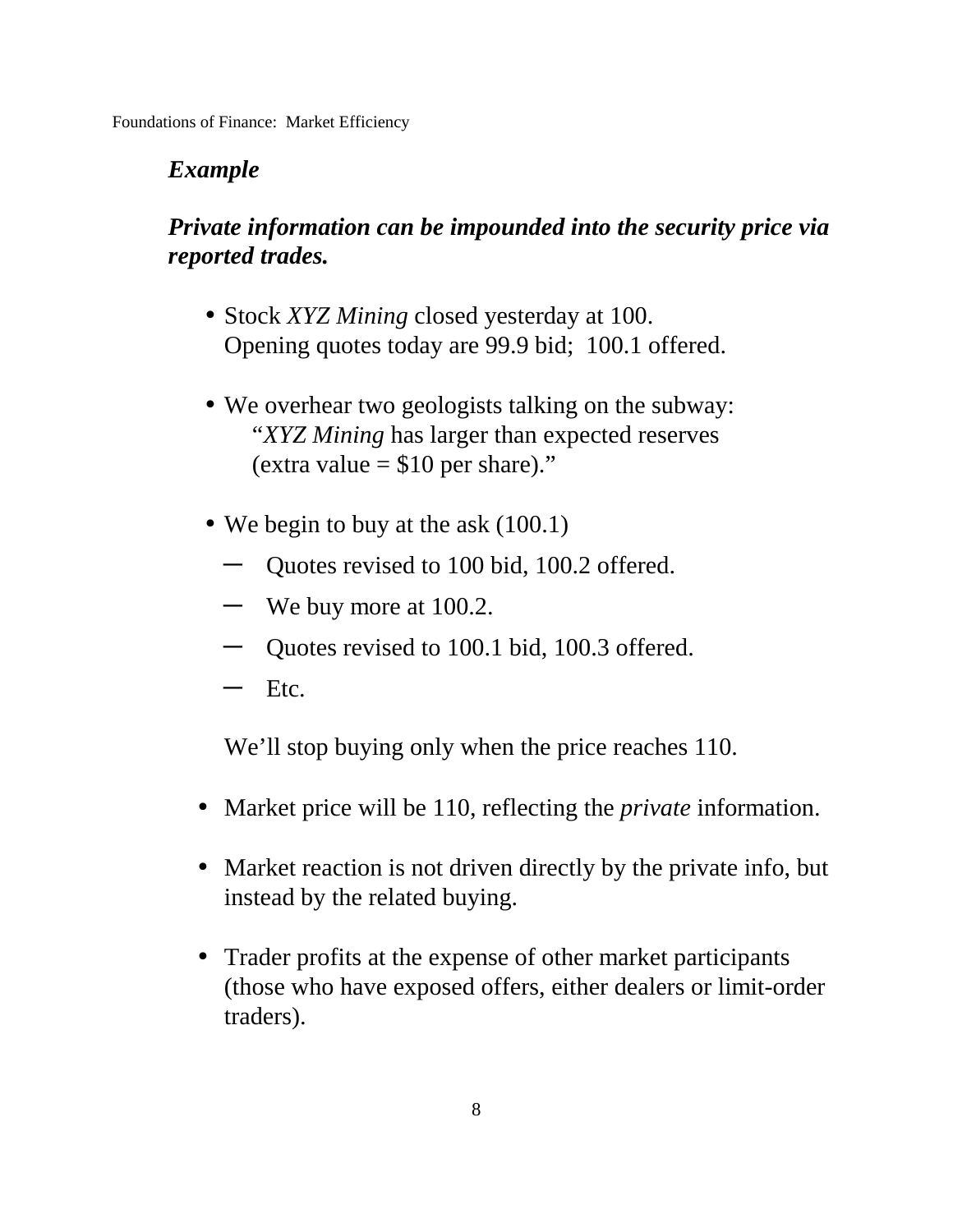- Qualifications
	- Timing of trades unclear (all at once? spread out over time?)
	- If more than one trader gets the info, most of the profits accrue to the one who trades first.
	- Trader might be capital-constrained (might not have enough cash to buy all the stock that is offered below 110).

# *2. U.S. Securities Exchange Act Rule 10b-5*

It shall be unlawful for any person, directly or indirectly, by the use of any means or instrumentality of interstate commerce, or of the mails, or of any facility of any national securities exchange,

- (1) to employ any device, scheme, or artifice to defraud,
- (2) to make any untrue statement of a material fact or to omit to state a material fact necessary in order to make the statements made, in light of the circumstances under which they were made, not misleading, or
- (3) to engage in any act practice, or course of business which operates or would operate as a fraud or deceit upon any person,

in connection with the purchase or sale of any security.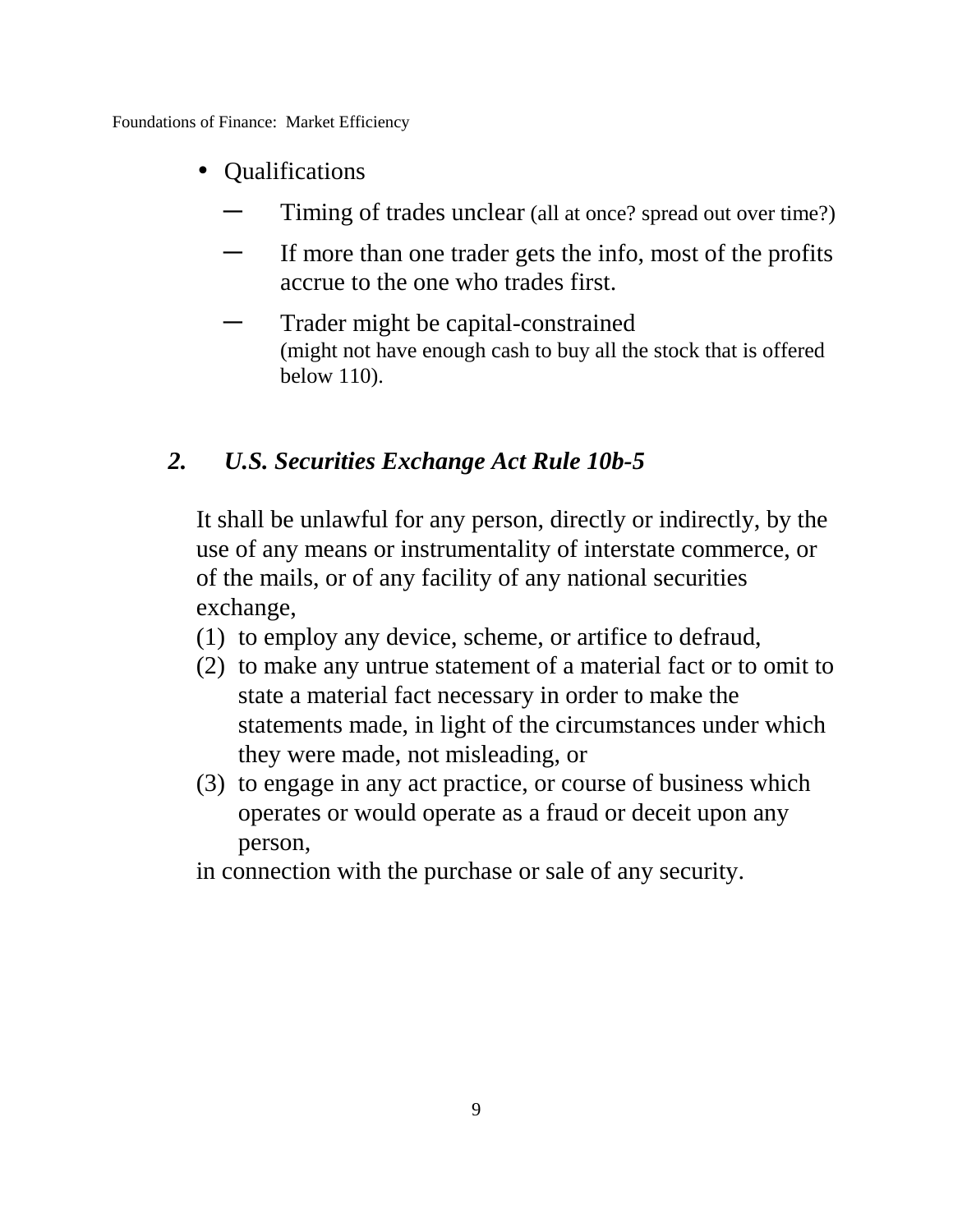#### *3. Corporate insiders*

Directors and officers of U.S. companies can trade that company's stock so long as:

- (1) The trades are not motivated by private information (in the sense described below).
- (2) They report their trades to the Securities and Exchange Commission.
- (3) They do not engage in short term trading.

SEC publicizes these reports.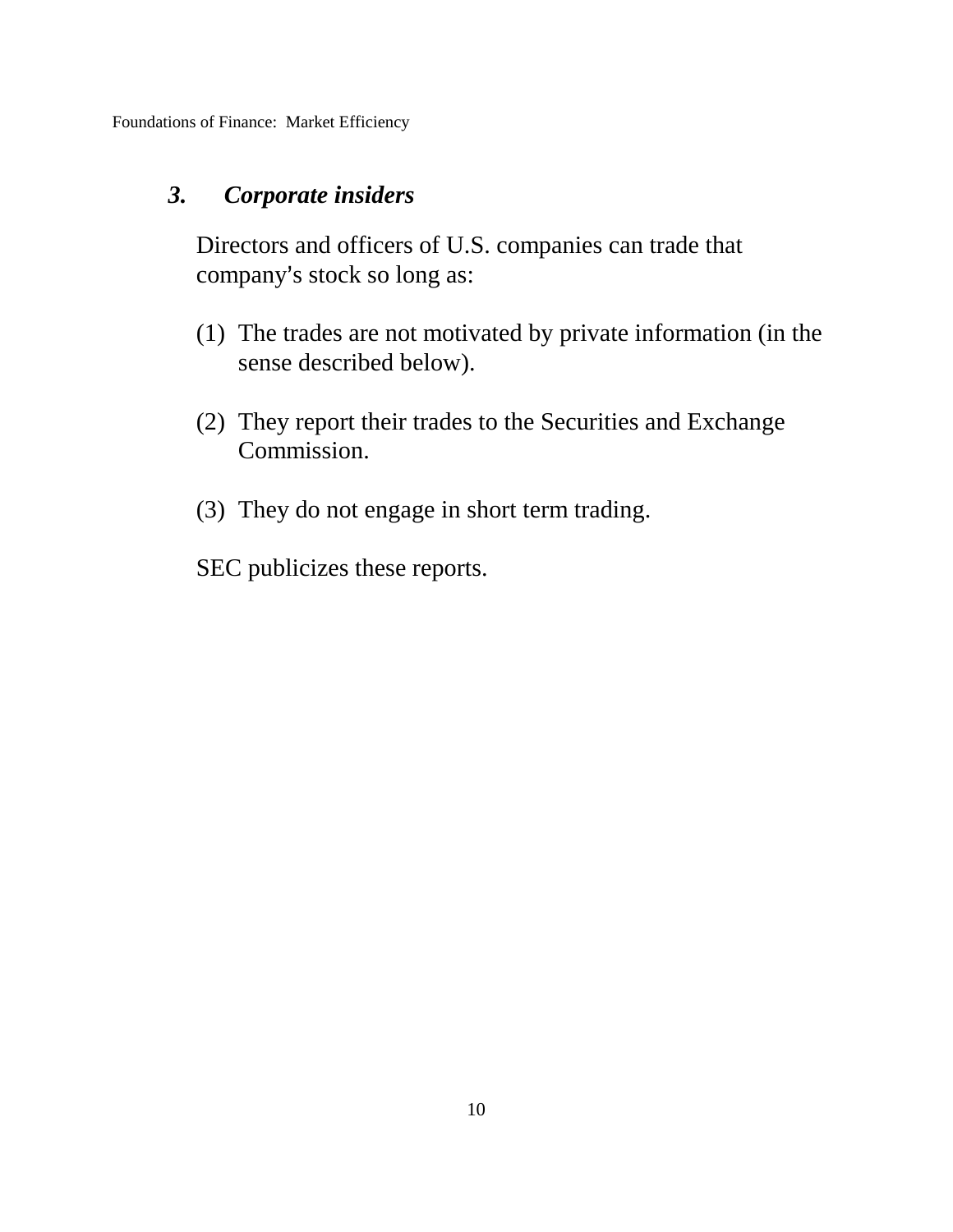## *4. Insider trading: what is illegal?*

- Are you prohibited from trading on *everything* that is not public knowledge? – No! U.S. Supreme Court:
	- "Not every instance of financial unfairness constitutes fraudulent activity."
	- "a duty to disclose . . . does not arise from the mere possession of nonpublic market information"
- Information is illegal if you obtained it by breach of a fiduciary duty, i.e., a relationship of trust. ("Misappropriation" principle)

*Example: a WSJ reporter who traded on the basis of information in his "Heard on the Street" Column (before it was published).*

## *5. Points to bear in mind*

- *You are not protected from prosecution simply because you are removed from the initial breach of trust.* (In one case, the Feds caught the psychiatrist of the wife of the company president.)
- *It might be tough to claim "I didn't know."* The SEC has ruled that for there to be a violation it is merely sufficient that the tippee "know or have reason to know that [the information] was non-public and had been obtained improperly by selective revelation or otherwise."
- *There are fewer and fewer countries that will not cooperate with U.S. authorities in investigating insider trading violations.*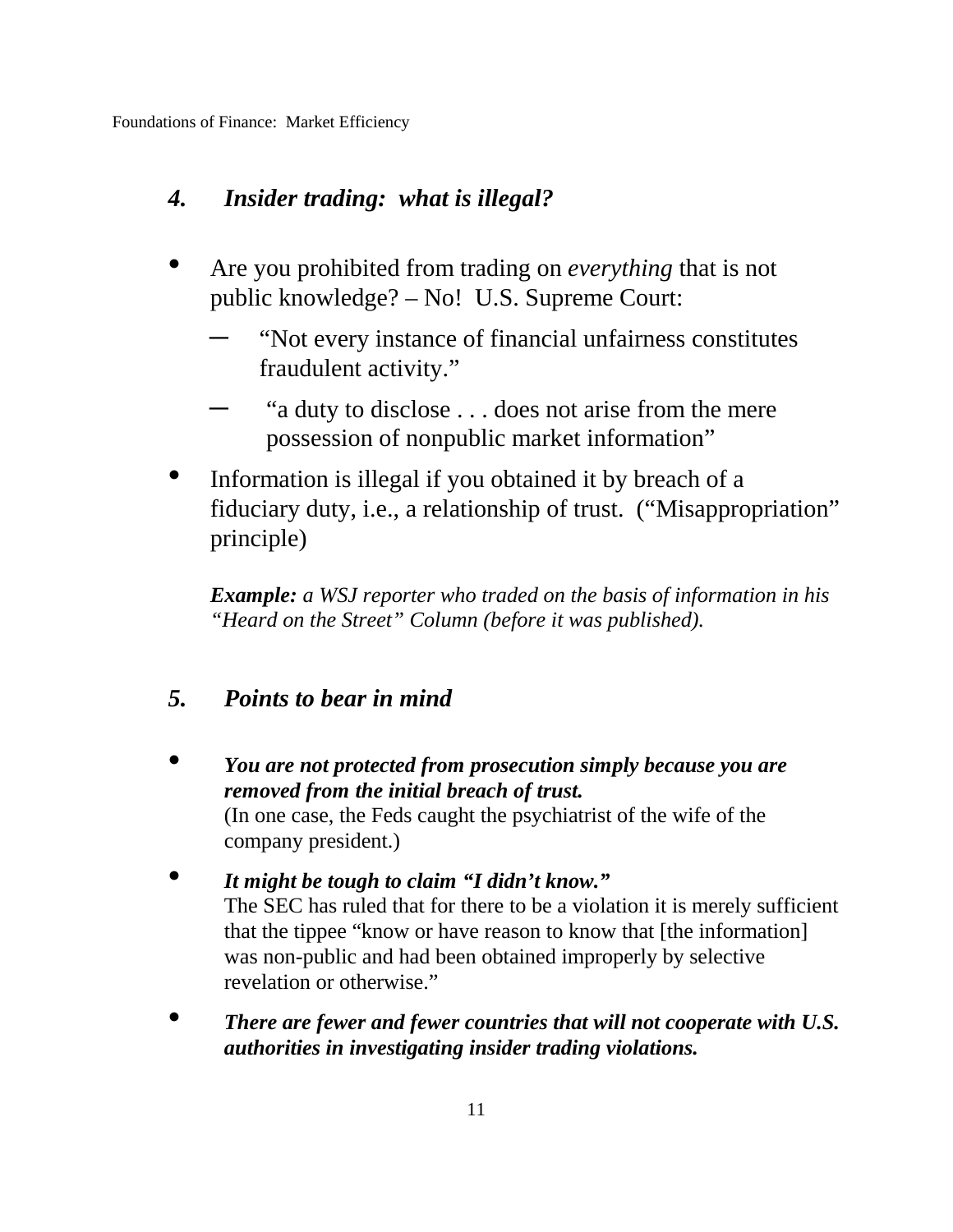#### *6. Example for 10b-5 Disclosure Cases*

- *XYZ* Mining announces that the gold mine reserves were only half of the initial estimate.
- Stock price falls by \$5.
- Donner, Blitzen and Associates (a member of the class action securities bar) immediately file a law suit. The initial complaint alleges that
	- The company did not previously disclose all that it knew.
	- This failure to disclose deprived investors who bought the stock (the "class") of relevant information.
	- This failure cost these investors \$100 Million.
- The complaint also asks that the attorneys be granted broad rights of discovery.

#### **What is the value of the information?**

• To isolate the effect of the information, Donner, Blitzen estimates a *market model* for *XYZ*:

 $r_{XYZ} = \alpha_{XYZ} + \beta_{XYZ}r_{M,t} + e_{XYZ}$ 

- The value of the information is estimated as the residual *eXYZ* on the day of the disclosure. (*eXYZ* is also referred to as the *abnormal return*)
- Suppose that  $e_{XYZ}$  on the day of the disclosure  $=$  -4%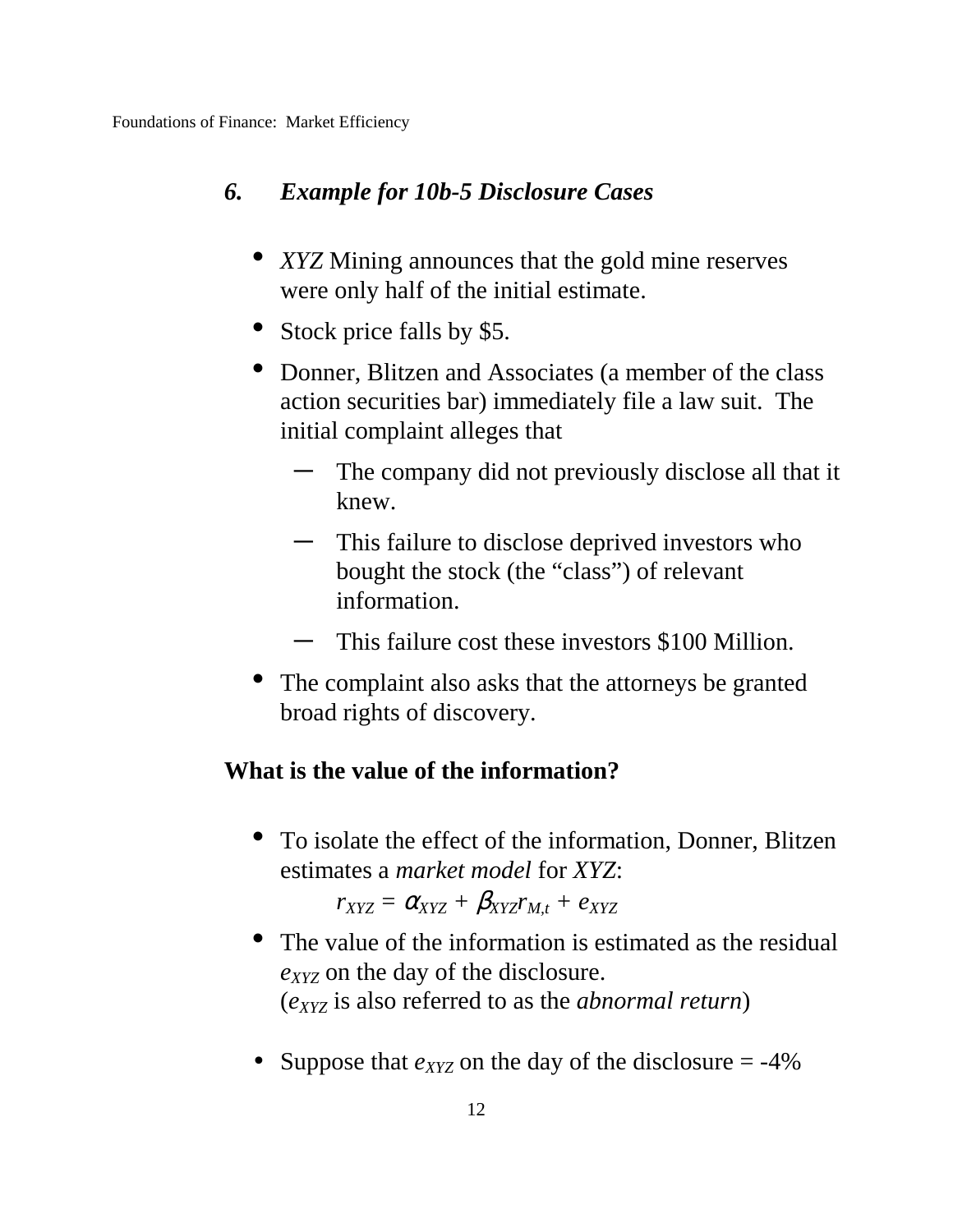- Suppose that
	- discovery shows that the company received initial estimates of the shortfall 10 days prior to the disclosure.
	- The price per share at the start of the 10-day period was \$100.
	- The total trading volume over these 10 days was 5 Million shares.

Damages sought = 4% (100)  $\times$  5 Million = \$20 Million.